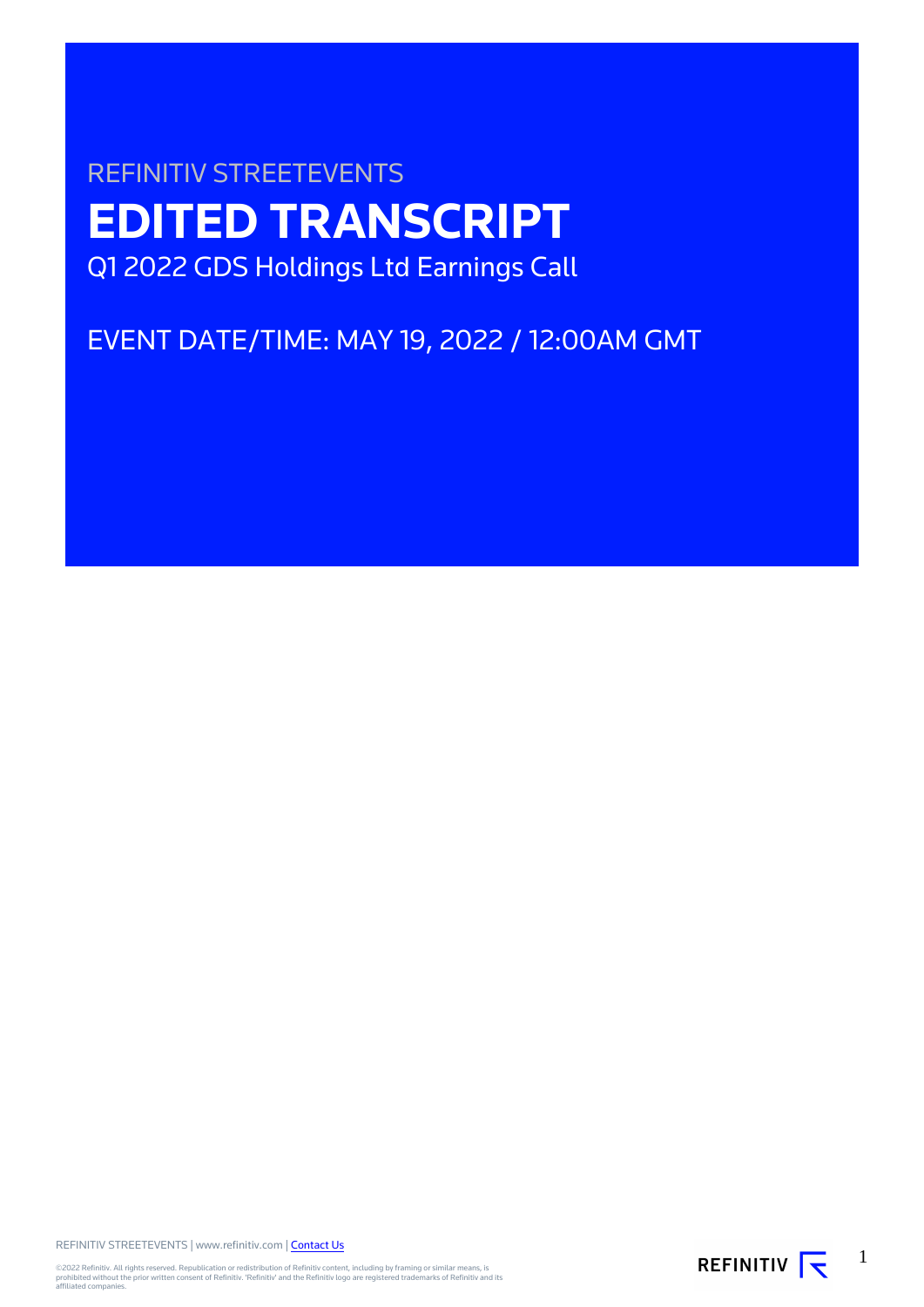# **CORPORATE PARTICIPANTS**

**Laura Chen** GDS Holdings Limited - Investor Relations **William Huang** GDS Holdings Limited - Founder, Chairman and CEO **Dan Newman** GDS Holdings Limited - CFO

# **CONFERENCE CALL PARTICIPANTS**

**Tina Hou** Goldman Sachs - Analyst **Jonathan Atkin** RBC Capital Markets - Analyst **Michael Elias** Cowen - Analyst **Frank Louthan** Raymond James - Analyst **Gokul Hariharan** JPMorgan - Analyst **Joel Ying** Nomura - Analyst **Sara Wang** UBS - Analyst **Alex Wang** Daiwa - Analyst

## **PRESENTATION**

## **Operator**

Hello ladies and gentlemen, thank you for standing by for GDS Holdings Limited's First Quarter 2022 Earnings Conference Call. At this time all participants are in a listen-only mode. After Management's prepared remarks there will be a question and answer session. Today's conference call is being recorded.

I would now like to turn the call over to your host, Miss Laura Chen, Head of Investor Relations for the Company. Please go ahead Laura.

# **Laura Chen GDS Holdings Limited - Investor Relations**

Thank you. Hello everyone, welcome to the First Quarter 2022 Earnings Conference Call of GDS Holdings Limited. The Company's results were issued via Newswire Services earlier today and are posted online. A summary presentation, which we will refer to during this conference call, can be viewed and downloaded from our IR website at investors.gds-services.com.

Leading today's call is Mr William Huang, GDS Founder, Chairman and the Chief Executive Officer, who will provide an overview of our business strategy and performance. Mr Dan Newman, GDS Chief Financial Officer, will then review the financial and operating results. Ms Jamie Khoo, our Chief Operating Officer, is also available to answer questions.

Before we continue, please note that today's discussion will contain forward-looking statements made under the Safe Harbor Provisions of the US Private Securities Litigation Reform Act of 1995. Forward-looking statements involve inherent risks and uncertainties. As such, the Company's results may be materially different from the views expressed today.

Further information regarding these and other risks and uncertainties is included in the Company's Prospectus, as filed with US SEC. The Company does not assume any obligations to update any forward-looking statements, except as required under applicable law.

Please note that GDS earnings press release and this conference call includes discussions of unaudited GAAP financial information, as well as unaudited non-GAAP financial measures. GDS's press release contains a reconciliation of the unaudited non-GAAP measures to the unaudited most directly comparable GAAP measures.

I will now turn the call over to GDS Founder, Chairman and Chief Executive Officer, William. Please go ahead, William.

#### **William Huang GDS Holdings Limited - Founder, Chairman and CEO**

Thank you. Hello everyone, this is William. Thank you for joining us on today's call. We are operating in a difficult environment. Everyone is having to deal with unprecedented challenges, including the recent COVID lockdown in China. GDS business is resilient and defensive.

We generate recurring revenues, underpinned by long-term contract with high quality customers. Despite the challenges I am pleased to report a solid set of the result for the first quarter. We grew revenue by 32%, and adjusted EBITDA by 29% year-on-year.

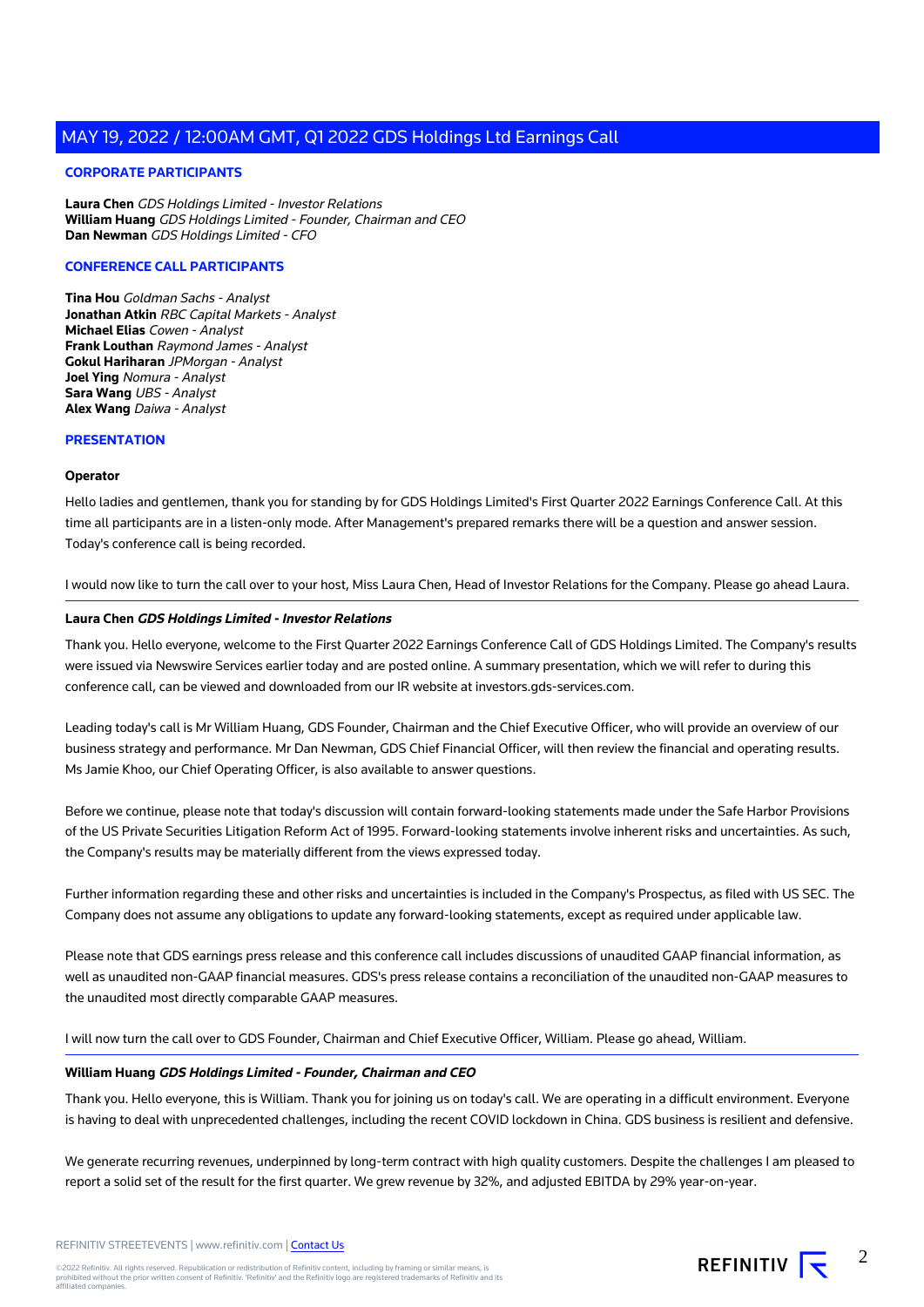We continued to win new business with 18,000 square meters of net additional customer commitments. We strengthened our funding position by raising US\$620 million from a convertible bond issued to strategic investors, and completed a further US\$530 million of project financing.

In the near-term we must deal with the challenges to the best of our ability. However at the same time we will remain focused on strengthening our strategic position for the medium-term and the longer-term through, further developing our customer franchise, adding to our resource pipeline, consolidating the market as opportunities arise, and accelerating our regional expansion.

With scarce resource already secured, greater customer relationships and a proven track record, we have locked in enormous growth potential which will materialize in the future. It is just a matter of time.

So turning to the slide 4. Starting from the late-February, mass city lockdowns happened in many areas of China because of the COVID outbreak. We have a total of 82 data centers in service out of which 58 data centers have gone through lockdown situations. Over 30 data centers are still locked down today.

During these lockdowns around 880 people were isolated inside our data centers, including 660 GDS employees, and 220 from our customers. We needed to keep our data centers in continuous operation, while keeping the people inside safe and healthy. We never failed to deliver.

All of our data centers are running as usual, without interruption. All the people inside are taken care of. We really appreciated every effort from our data center employees. It is also highly appreciated and recognised by our customers.

Turning to slide 5. The first quarter of the year is always a slower season because of the Chinese New Year. On top of this, lockdowns also impacted the move-in rate. Nonetheless, we still achieved over 12,000 square meters of net additional area utilised for the quarter. Our utilization rate increased to 67%.

As shown on slide 6 and 7, we have always maintained a high commitment rate for our area in service and area under construction. We have a very large backlog totaling 243,000 square meters, which is equivalent 73% of our area utilised. It provided us with high visibility to future growth. Our backlog is solid.

Our data centers are concentrated in Tier 1 market where supply is increasingly scarce. Our customers need this resource. We will continue to deliver the backlog. As I said, it is just a matter of time.

Turning to slide 8. We have scaled down our capacity delivery this year to align with the current slower environment. In the first quarter of 2022 we brought 4500 square meters of capacity into service, and initiated one new data center under construction, SH18 Phase 1, which is 68% backed by an anchor customer commitment.

Turning to the slide 9 and 10. While delivery is slower for some customers, there are still other customers out there with substantial new requirements. In 1Q22 we booked 18,000 square meters of new commitments, including three hyperscale orders. Two came from the existing cloud, and the large internet customers. Then the remaining one came from a new financial institution customer.

Turning to slide 11. Continuing the chain which we highlighted last quarter, financial institution and the large enterprises accounted for around 45% of new book in 1Q. We are still confident of achieving our full year sales target of around 90,000 square meters net add. From what we see in the pipeline, there could be large contributions from Hong Kong and South-East Asia than we thought before.

Turning to slide 12. I have been in Singapore for the past few months, along with our COO Jamie. We have made substantial progress in our regionalization plan. According to the Cushman & Wakefield, Singapore is a Top 5 data center market globally. It was one of the fastest growing. We know from our home market customers how much latent demand there is for Singapore. Currently Singapore governments has elected to pursue a moratorium on data center constructions.

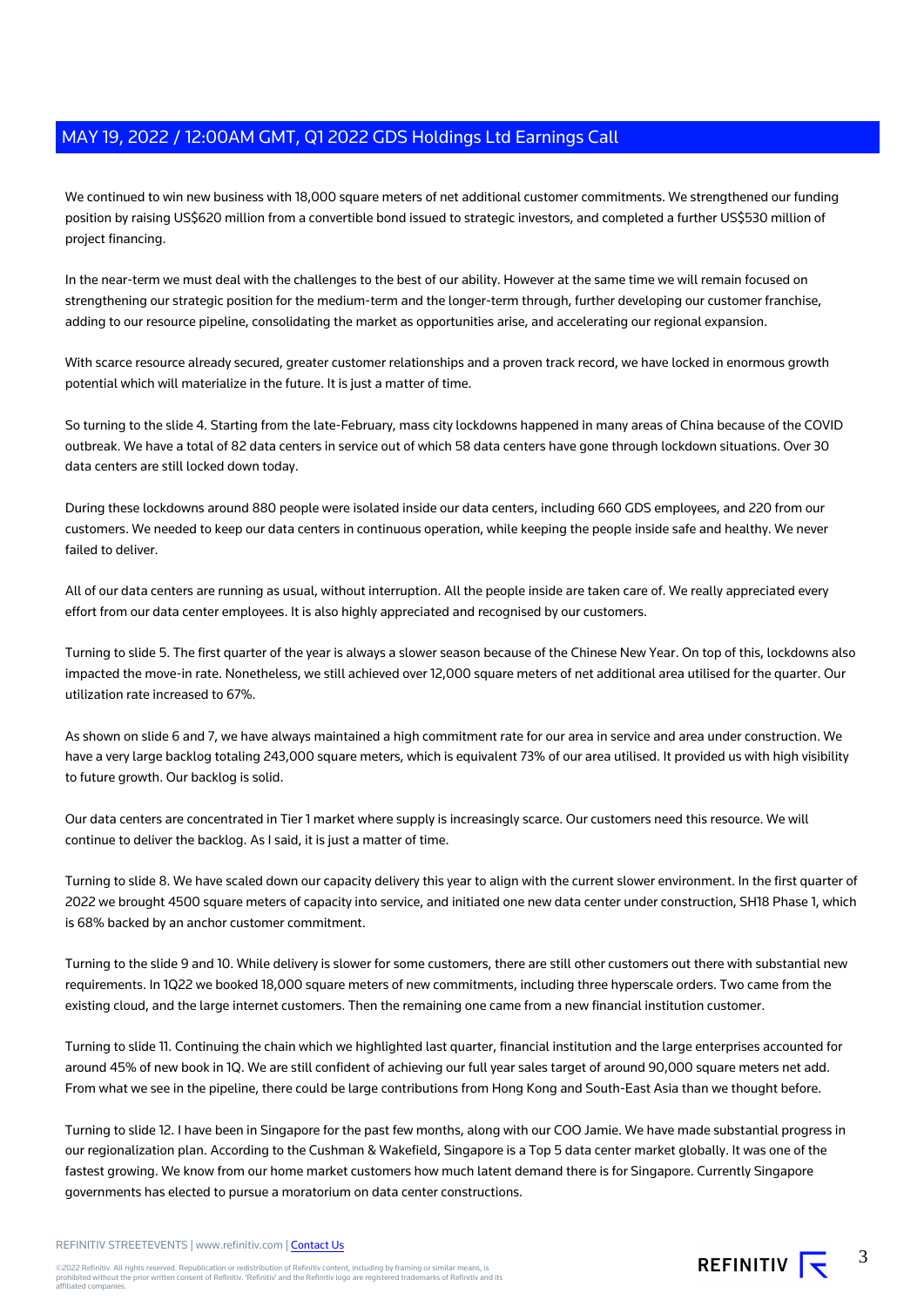While it may soon allow some new development, the numbers clearly indicate that excess demand will have to go elsewhere. We are one of the first movers to establish hyperscale green data center projects in close proximity to Singapore. To our understanding, there are no significant legal constraints on the flow of data cross-border between Singapore, Malaysia and Indonesia.

Our sites are therefore well-placed to serve both as regional hub, and the domestic market. Furthermore we are the only peer to have established projects both in Johor, Malaysia, to the north of Singapore, and at Batam, Indonesia, to the south of Singapore. The first phase of our 54 megawatt projects at Nusajaya Tech Park, Johor, is now under construction.

To compliment this site we recently signed a partnership with YTL Power to co-develop 168 megawatt of capacity across an [initial design of 8 individual] (corrected by the company after the call) facilities at the visionary YTL green data center park, Johor, approximately 30 kilometers from Singapore. This data center will be powered by on-site solar generation.

We have completed the land purchase in Nongsa Digital Park, Batam. The construction of the first phase of our 28 megawatt project will start in the next couple of months.

According to the Cushman & Wakefield, Hong Kong is top 10 data center market globally which offers excellent network connectivity and availability of all major cloud services. In the first quarter, we signed a build-to-suit lease for HK3. Together with our existing projects, HK1, HK2 and HK4, this will give us a continued supply of high-quality data center capacity over the next five years, all concentrated in the favorite West Kowloon area. This is an extraordinary achievement considering how difficult it is to solve for real estate in Hong Kong.

In Macau we are launching the first ever carrier-neutral data center project to meet new internet and the digitalization requirements. Across Southeast Asia, Hong Kong and Macau, we now have visibility for over 300 megawatts of capacity. Our customers are very excited about this unique strategic presence. We expect to announce several anchor orders over the course of this year. Leveraging the strength of our franchise in Mainland China, we believe that within a short period of time we will create significant additional value for our shareholders through regional expansion.

Now I will hand over to Dan for the financial and the operating review. Thank you.

# **Dan Newman GDS Holdings Limited - CFO**

Thank you, thank you William. Starting on slide 15 where we strip out the contribution from equipment sales and the effects of FX changes. In 1Q22 our service revenue grew by 2.6%, underlying adjusted gross profit grew by 2.3% and underlying adjusted EBITDA grew by 2.4% quarter on quarter. Our underlying adjusted EBITDA margin was 47.1% compared to 47.2% in the previous quarter.

Turning to slide 16. Service revenue growth is driven mainly by delivery of the committed backlog and closing of acquisitions. Net additional area utilized during 1Q22 was 12,545 square meters. Around 7500 square meters was in Tier 1 markets affected by lockdowns and 5000 square meters was in BOT projects in unaffected remote areas. During the second quarter, we expect a similar level of net additional area utilized.

Monthly service revenue per square meter was RMB2296 per square meter per month, down by 2.4% compared to the previous quarter. It is mainly due to dilution from move-in at BOT and edge of town projects. For FY22 we still expect MSR to decline by mid-single digits in percentage terms year on year.

Turning to Slide 17. Our underlying adjusted gross profit margin was 52.4% for 1Q22 compared to 52.5% in the previous quarter. As a result of higher coal prices and a raising of the ceiling on thermal power tariffs in China, we experienced around 10% increase in unit power cost in 1Q22 as compared to the prior quarter. On a per kilowatt hour basis, we are now paying around 15% more than we were a couple of quarters ago.

Thermal power tariffs appear to have stabilized at the current level. As we indicated on previous calls, we estimate that elevated power tariffs will have around a 1% to 1.5% point impact on our profit margin for this year, however over time, we expect thermal power tariffs to

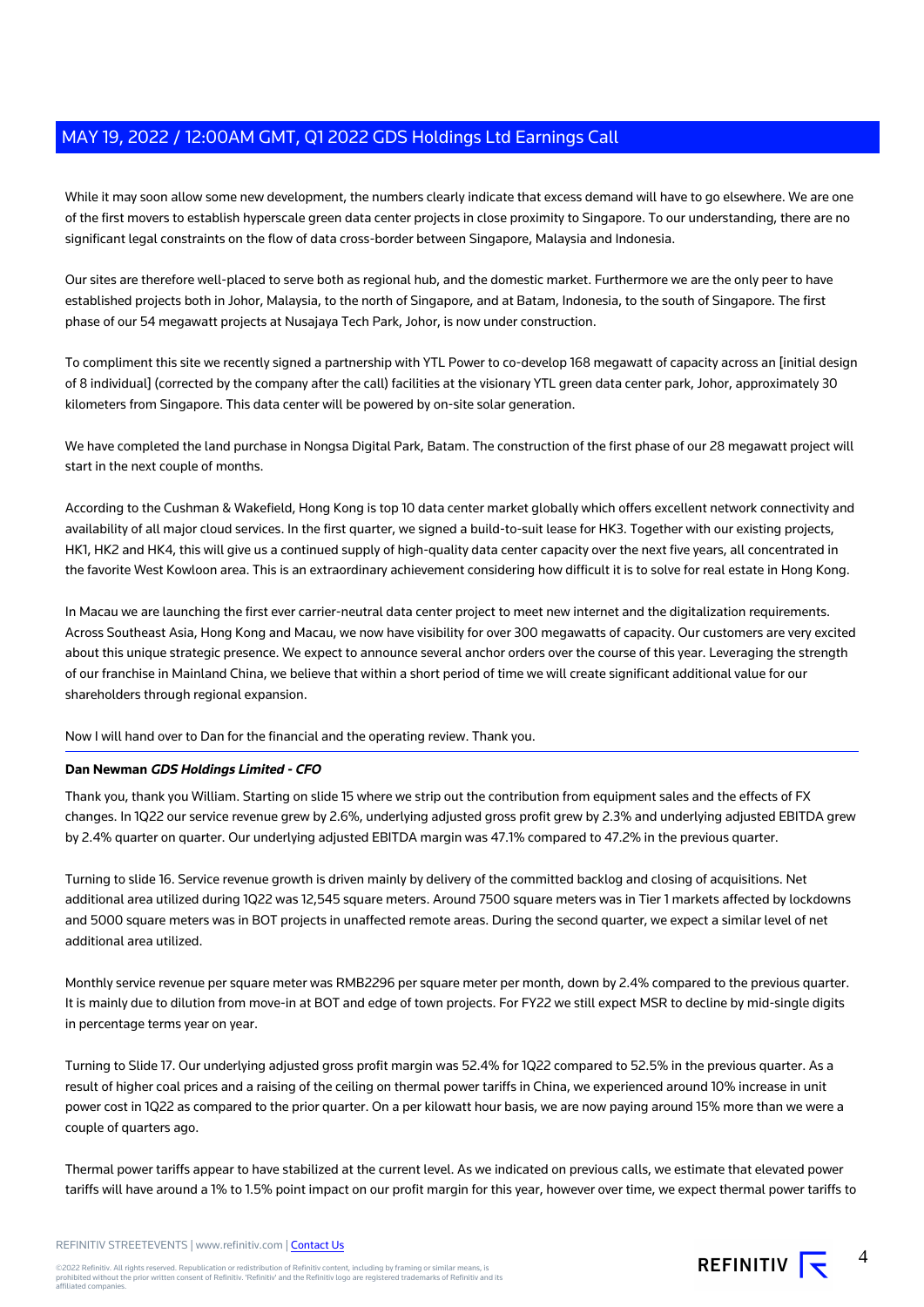# normalize.

Turning to slide 18. Our CapEx for 1Q22 was RMB4.9 billion, consisting of RMB2.2 billion for organic CapEx and RMB2.7 billion for acquisition consideration. As at the end of 1Q22 we had a liability of around RMB1.6 billion on our balance sheet in respect of deferred and contingent consideration payable for acquisitions which had closed by the end of the first quarter. We have a further RMB463 million for the acquisition of Shenzhen 11 which we announced during 1Q22 and closed in April. These amounts do not include the cost of buying out partner interests in a few of our projects.

Looking at our financing position on slide 19. At the end of 1Q22 we had RMB11.3 billion, or US\$1.8 billion, of cash in our balance sheet and our net debt to last quarter annualized adjusted EBITDA ratio was 7.0x. Our effective interest rate for 1Q22 was 4.7%, compared with 5.4% in the previous quarter, or 5.5% for the full year of 2021. During 1Q22 we successfully raised US\$620 million through the issue of convertible senior notes with a 0.25% coupon and a seven year tenure. During 2Q22 we will reduce working capital loans, which is shown here as short-term debt, by around RMB2.3 billion, or US\$350 million.

Turning to slide 20. As at the end of 1Q, we had total capacity in service and under construction of 660,000 square meters. Against this, we had total area committed by customers of 575,000 square meters. Assuming that we deliver all the backlog and sell out the small amount of remaining inventory, our area utilized or revenue generating capacity would increase by around 90%. The total cost to complete all existing projects is around RMB11.2 billion, or US\$1.7 billion, which we can finance with existing resources. It is a relatively small amount of CapEx to generate a large amount of growth because we have already made most of the investment.

On top of our existing projects, we have secured another 460,000 square meters of pipeline held for future development. It's land and buildings with project approvals and energy quota, predominantly located in Tier 1 markets, which we believe is a very valuable asset.

Turning to slide 21. Based on our performance in 1Q22 and what we know so far of the current quarter, we are still on track to deliver results within our original guidance range for revenue and adjusted EBITDA. This assumes progressive relaxation of lockdowns over the next one to two months and a moderate pick up in the move-in rate in the second half of the year. We think that this is a reasonable assumption to make at this point in time. Accordingly, we are leaving our original guidance unchanged.

We would now like to open the call to questions, so please operator.

#### **QUESTIONS AND ANSWERS**

#### **Operator**

Thank you. We will now begin the question-and-answer session. (Operator Instructions) Our first question comes from Tina Hou at Goldman Sachs. Please go ahead.

#### **Tina Hou Goldman Sachs - Analyst**

Hi, good morning, Management and thank you very much for your time. One question from me is that in terms of the overseas market, especially in Southeast Asia, in the longer term, say 5 to 10 years, how big of a potential market do you think it could be versus the domestic China market and what kind of growth rate can we expect from our projects in progress there. Thank you.

#### **William Huang GDS Holdings Limited - Founder, Chairman and CEO**

Yes, I will answer first. I think the Southeast Asia market are mainly driven by the Chinese customer and the US player and we see the huge potential for the local domestic market because there is a large number of unicorns. The number of the unicorns increased very significantly in this region. [This indicates] (corrected by the company after the call) the future market has huge potential.

In terms of the population in this area, it's around 600 million population in this region. I think, over the time, I think the market will grow to a similar level of the Chinese market because let's say at least 50%, right, around 50% of the Chinese market. That's my view, but the

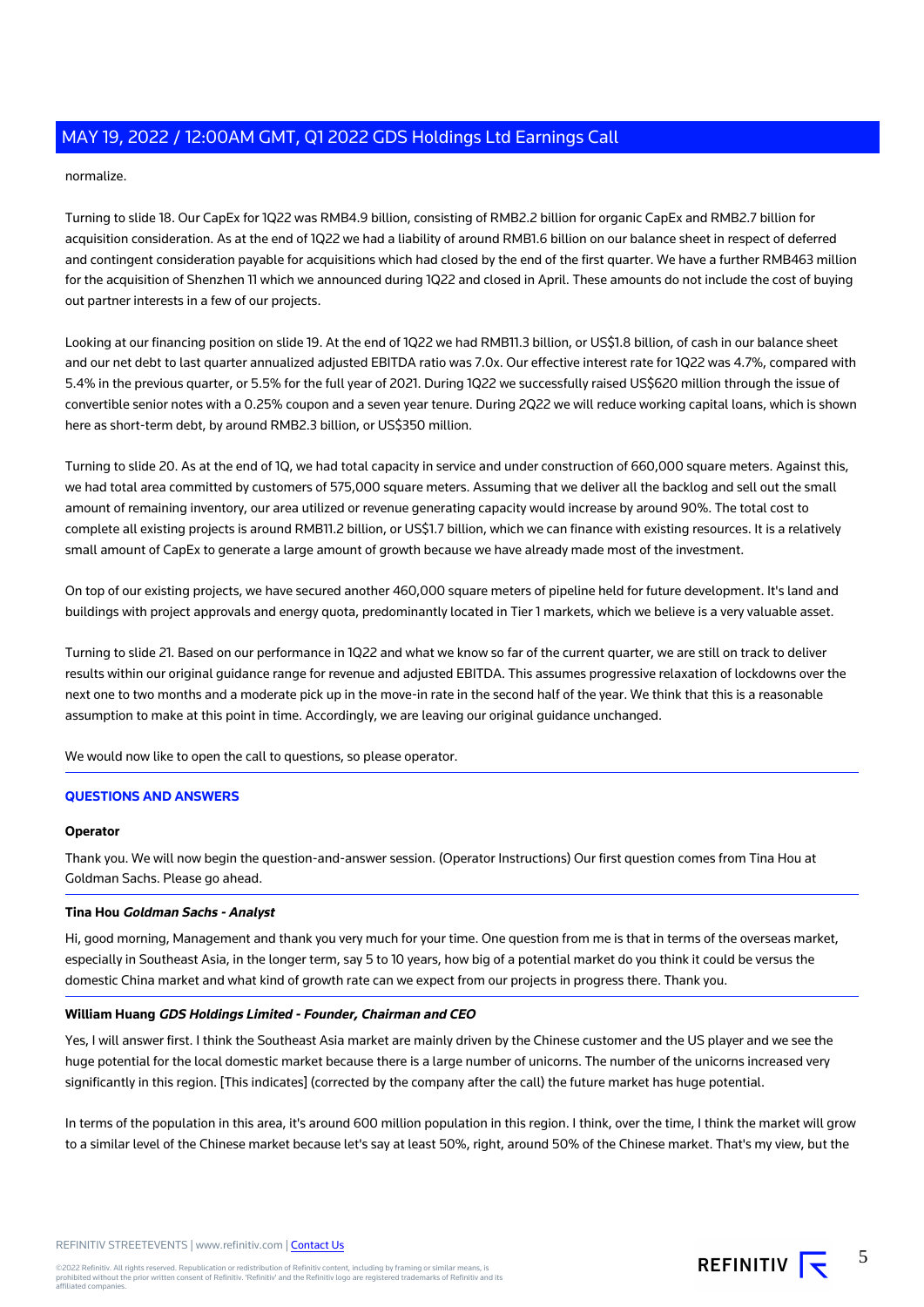market is still in the early stage. It's more like years ago in China but the potential is high. Yes, so in terms of the growth rate, I think the Southeast Asia market is the most fastest growing market in the world based on some analyst reports. Now that total amounts - demand in current stage compared with China is still small, but we should be well positioned in this region. That's our thinking, yes.

# **Tina Hou Goldman Sachs - Analyst**

Thank you William. Can I just have a quick follow up? So--

# **William Huang GDS Holdings Limited - Founder, Chairman and CEO**

Oh yes, by the way, yes, by the way, based on my understanding the current total market in Southeast Asia is 2000 megawatt totally. Existing market I mean.

## **Tina Hou Goldman Sachs - Analyst**

Got it.

## **William Huang GDS Holdings Limited - Founder, Chairman and CEO**

Yes.

## **Tina Hou Goldman Sachs - Analyst**

Thank you, yes. So, my follow up would be, is our target customers also including the local and international companies in addition to the domestic Chinese customers and also what kind of IRR, our project IRRs, should we expect for the Southeast Asia projects?

# **William Huang GDS Holdings Limited - Founder, Chairman and CEO**

Yes, in terms of customer I [think it is] (corrected by the company after the call) very clear. Our methodology is serve for all kinds of customers in this region, but of course the first priority is serving our intra-based customer which have implementation, the business implementation, in this region already. So, I think this is our first target. As you said, we are not just serving Chinese customers. We potentially will also practice to all the international players and also local internet and cloud player as well. In terms of the return, Dan, maybe you can add some color?

# **Dan Newman GDS Holdings Limited - CFO**

Yes. I think the returns will be well up to the levels in China, probably towards the top end of the range of what we typically achieve in China right now.

We have a favorable dynamic where the Singapore market is very constrained and there's a very substantial amount of excess demand. In the adjacent markets in Malaysia and Indonesia, development cost and the operating cost, including power tariffs, are substantially lower than Singapore.

We already have a very good handle of what the development cost is going to be for us. We also have a pretty good idea of what the selling price is going to be for the initial orders because of course we've been in dialogue with potential customers for quite some time. So based on those inputs, we believe that we can offer a very competitive price for this nearshore capacity and still generate returns, as I indicated, which are compare at least on par if not towards the top end of the range of what we can achieve in China these days.

#### **Tina Hou Goldman Sachs - Analyst**

That's very clear, thank you very much.

#### **Operator**

Our next question comes from Jon Atkin from RBC Capital Markets. Please go ahead.

# **Jonathan Atkin RBC Capital Markets - Analyst**

Thank you. Two questions. One is I think the CapEx spend is unchanged, but you talked about a slowing schedule, so what is the offset there? Then on M&A, just your view on the M&A environment and how you view financing options going forward in case you needed [technical difficulty].



6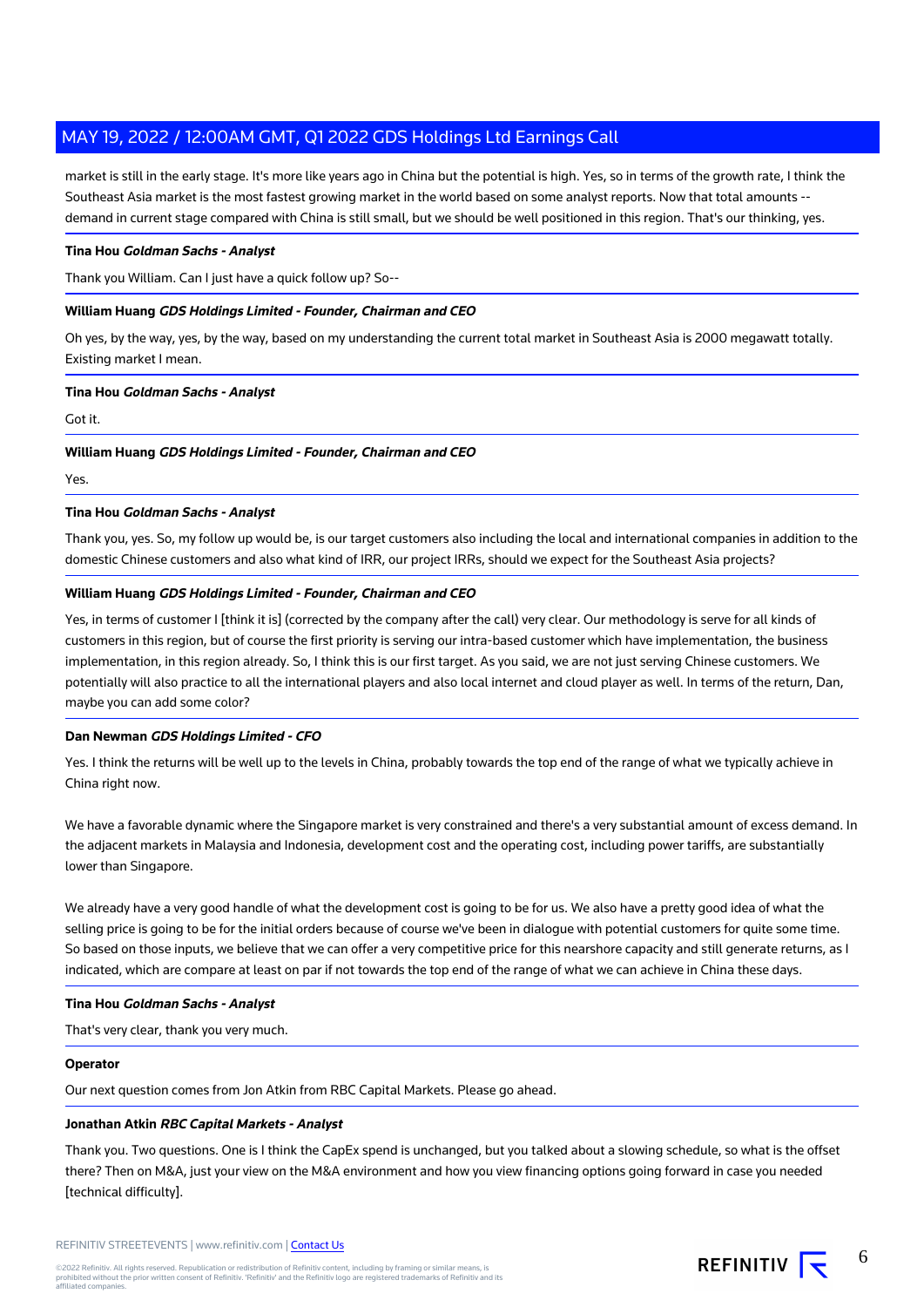# **Dan Newman GDS Holdings Limited - CFO**

Yes, so I'll answer the questions, William. Firstly just to remind, we gave CapEx guidance a couple of months ago in the previous quarterly earnings of RMB12 billion for this year and in the script I gave a breakdown saying that it would be RMB8 billion organic, of which RMB6 billion was in China and RMB2 billion is in Hong Kong and Southeast Asia; RMB6 billion in Mainland China and RMB2 billion in Hong Kong and Southeast Asia. Then the balance of RMB4 billion would be acquisitions and land bank.

So the acquisitions and land banking is a bottom-up estimate, so that's deals which have already been done. That number, no change. Out of that RMB4 billion, we've already incurred around RMB2.7 billion in the first quarter and we have the balance of payments, acquisition consideration and land purchase payments, which will mainly be made in the second quarter.

For the remaining part, the RMB8 billion which is organic in Mainland China and regionally, we only incurred just over RMB2 billion out of the RMB8 billion in the first quarter, so that part, you could say, is in line with our quarterly run rate. I mean four quarters at that run rate would add up to, say, RMB8 billion. And in actual fact, because we've made adjustments to the delivery schedule, which of course involves a lot of coordination with customers as well, it takes some time for that to work its way through to CapEx paid.

First of all we have to slow down the inccurrence of CapEx and then it gets reflected in the timing and amount of CapEx payments. But I think the CapEx in the second half of the year could be somewhat less than it will be in the first half of the year.

On M&A, I think your question, Jon, you were breaking up, but you were saying how would we finance M&A?

# **Jonathan Atkin RBC Capital Markets - Analyst**

Yes, you talked about the RMB1.7 billion that you made to meet your current development pipeline, but you wanted to get more aggressive on expansion or to achieve organic growth and how you view the financing environment?

# **Dan Newman GDS Holdings Limited - CFO**

Yes. Well if I may, I'll start off by answering that we are fully financed for what we've committed to already. I mean that's always been our approach; we set aside cash to capitalize the projects with equity and we secure project debt as early as we can in the lifecycle of each individual project and then we have some surplus resources over and above that.

If there are opportunities that we wish to pursue, which could be acquisitions or it could be other new business opportunities, then we need to obtain the capital to be able to pursue those. I think that even in the current environment we have a very good range of options. Firstly we have to make a decision whether to do something through public capital raising or through private capital raising and then within public and private, there's a range of options.

What I would highlight is that since 2016 when we IPO'd in the US, we've done four private placements, if you recall, with CyrusOne, with Ping An, with Hillhouse and then recently with Sequoia and sovereign wealth fund. That was equity convertible preferred and convertible bonds. We've also done two joint ventures, one with a sovereign wealth fund, one with CITIC Private Equity, the largest private equity firm in China and just recently we announced a co-development with YTL.

These are all in the category of private capital raisings or accessing capital privately. So we did this during the six years that we've been a publicly listed company in the US. The business fundamentals we believe are still very solid. As we keep emphasizing, we have very high visibility for future growth from our asset base and from our backlog. There is very strong interest from private capital providers investing in this sector, particularly with market leaders.

So bottom line of this is that if there are opportunities that we wish to pursue, we will undoubtedly be able to access capital on reasonable terms, to be able to do what we wish to do.



7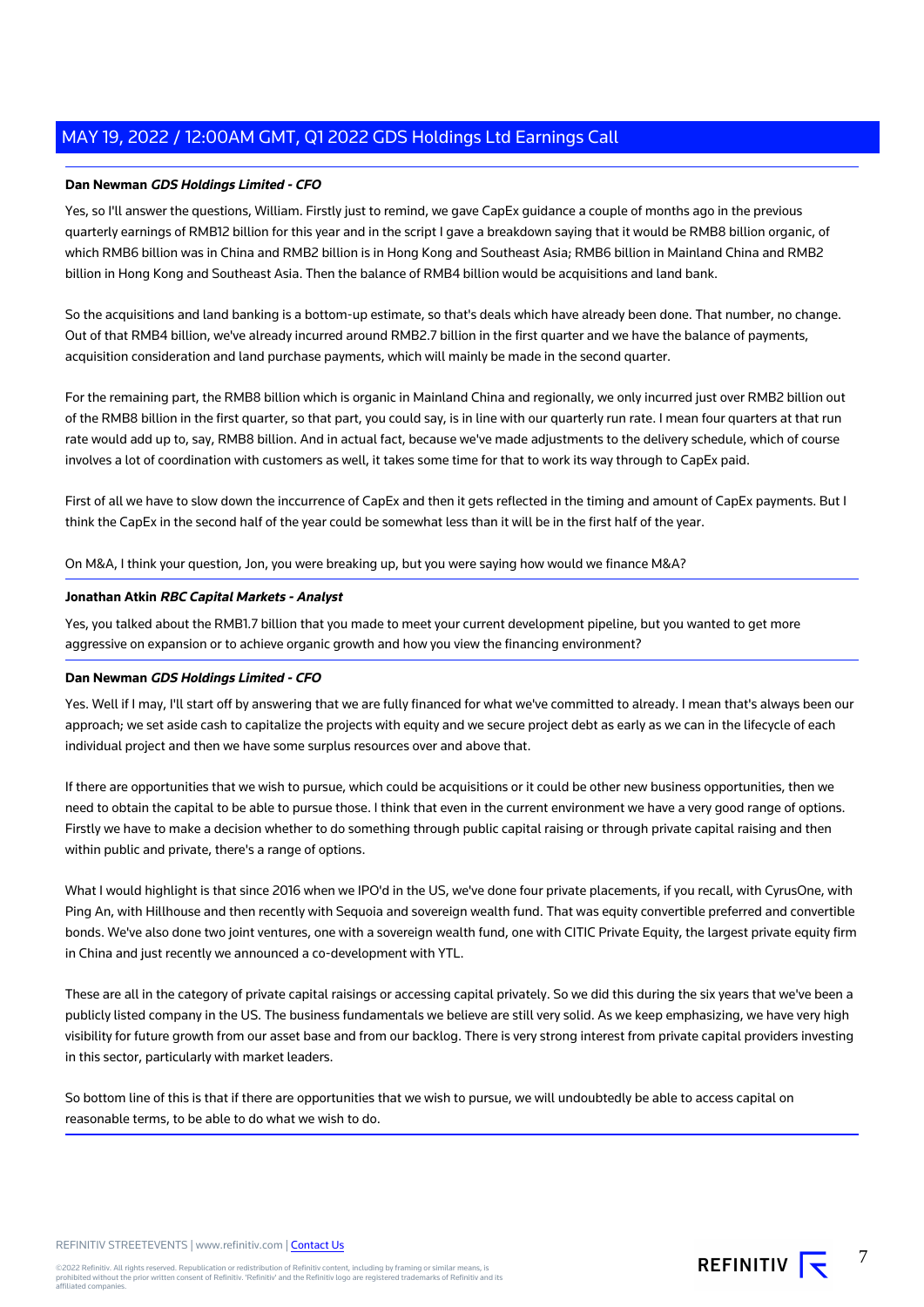## **Jonathan Atkin RBC Capital Markets - Analyst**

If I could ask one last question then, so the mix of internet versus enterprise versus cloud inside of China, you talked a little bit about FSI demand and so forth, so maybe just a little bit of an update on what you talked about in the script as well as last quarter?

# **Dan Newman GDS Holdings Limited - CFO**

I don't know if William wants to add, but we talked last time, or we've talked actually for quite a few quarters about being positioned for where demand comes from and the demand profile changes over time. So during last year we saw significantly increased new business from financial institutions both domestic Chinese and foreign. We had some tremendous wins including most of the top 10 global banks and better banks on Wall Street.

In the first quarter, FSI and enterprise business was 45% of new bookings and in the second quarter it'll probably be a similar level, maybe 40%. That demonstrates that we've positioned ourselves and our asset base correctly. William, would you like to add something, what we're doing on the FSI enterprise side?

# **William Huang GDS Holdings Limited - Founder, Chairman and CEO**

Yes, I think to diversify our customer base is always our goal, right, from day one. So that's what let us catch up any kind of growth from the different industry. If you look back last 10 years, we start from the enterprise customer and then we catch up the internet booming. Then we go to the cloud takeoff and now the demand also more balanced from the cloud internet and also the enterprise as well. So I think we have a very solid customer base that's allowed us to catch any kind of demand from the - because the market always changes. So right thing to do is always building your solid customer base, which we have, so now, so last quarter and this quarter, maybe last quarter and last few quarters, I think we saw the growth from the enterprise and the financial institution. Obviously the cloud a little bit of slowdown, right, but we still can meet our target. So since last year, we already saw that change, so last year we started to hire more, increase our sales people, to penetrate to the enterprise customer and the financial institute. Now we see the effort coming and we did the right thing last year.

#### **Operator**

Thank you. (Operator Instructions) Our next question comes from Michael Elias at Cowen. Please go ahead.

#### **Michael Elias Cowen - Analyst**

Hi, this is just one from Michael. I just wanted to touch on the organic leasing target and you noted in your prepared remarks that you could see a little bit more coming from Southeast Asia in 2022. I wonder if you could provide a little bit of color around the exact split between Southeast Asia/Hong Kong, along with Mainland China.

And secondarily, your guidance does imply a step up in leasing to reach that 90,000 square meter target. What are you hearing from your customers that indicates an acceleration is coming? And as part of that, what level of visibility do you have in your existing pipeline for that leasing to come along? Thank you.

# **William Huang GDS Holdings Limited - Founder, Chairman and CEO**

Dan, you go ahead.

#### **Dan Newman GDS Holdings Limited - CFO**

Yes, on the first part of the question, we deliberately didn't provide any quantification of a split. We can make our targets a number of different ways, so it's not really appropriate for us to put some kind of quota on orders from a particular type of customer or particular region. We have a couple of projects in Hong Kong where we haven't yet disclosed anchor custom orders and we have three major projects around Singapore, three campuses, two in Johor and one in Batam. So that's five projects in total.

Of course we've made these investments in close consultation with our leading customers and there's been a sale dialogue going on for a long period of time. But when we actually disclose the sales order, depends on there being a firm commitment. It's too hard to say right now how many of those projects will have firm commitments within this financial year. It could be a combination, so that's why it wouldn't really be meaningful or appropriate to put a number on it.

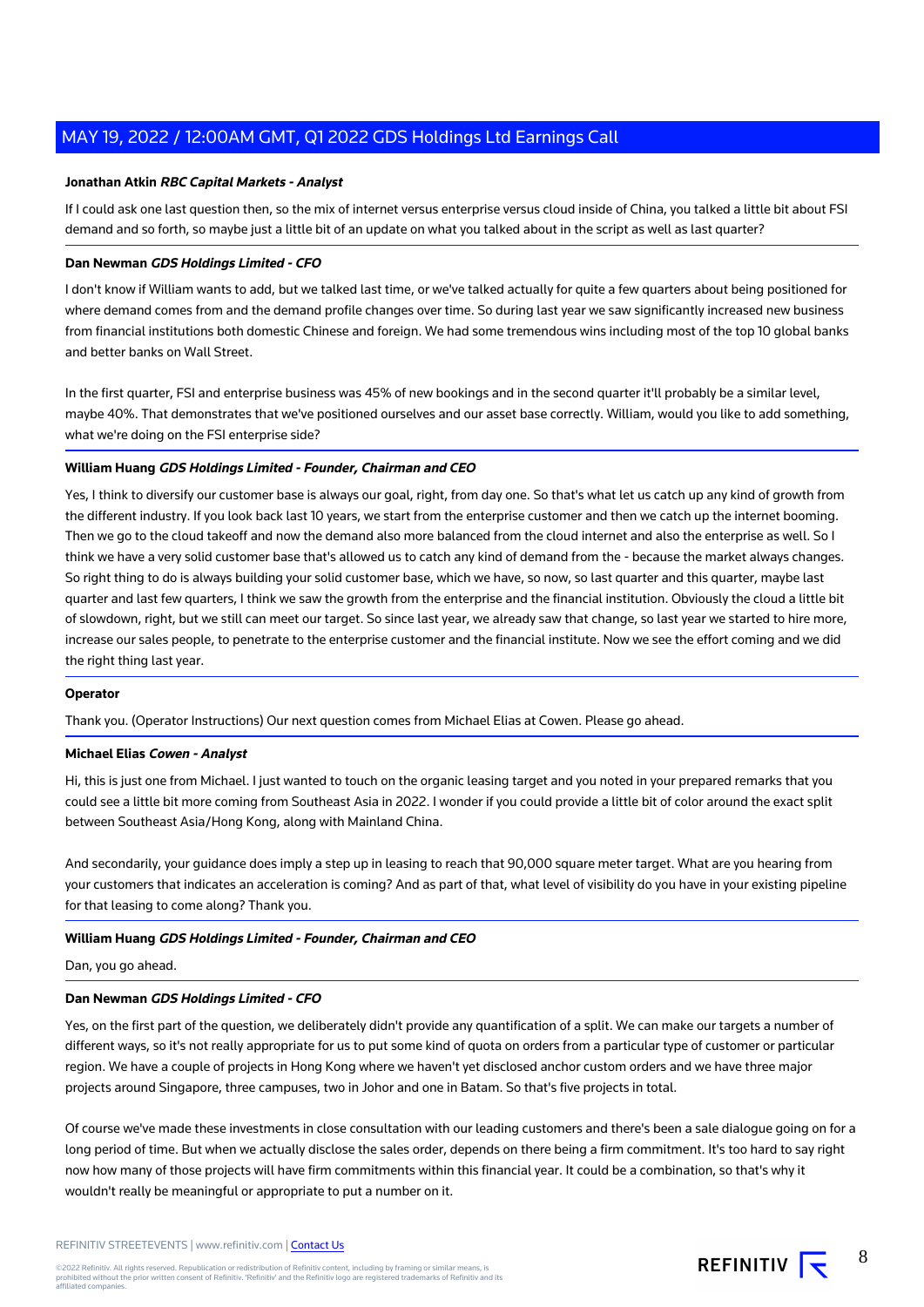I think we will have enough anchor orders in Southeast Asia to give investors a very strong feeling about, call it proof of concept as to what we're doing. I think that's probably the most important thing.

Your second question was about visibility on the 90,000 square meters. William, would you like to add something?

## **William Huang GDS Holdings Limited - Founder, Chairman and CEO**

Yes. I think number 1, at 90,000 square meters we confirmed we still can achieve, we are confident on that but it is a little bit early to talk about it accelerates. But in general I think all our customer are preparing for the future growth.

We monitor our customer's business plan very closely in order to well position to catch up whatever accelerate or still maintain the current demand profile. I think our goal is short term we cannot say whether it will accelerate or not. But still, we are confident for the mid-term and long-term. The demand still will not change.

#### **Operator**

Thank you. Our next question comes from Frank Louthan at Raymond James. Please go ahead.

## **Frank Louthan Raymond James - Analyst**

Great, thank you. I just want to go back to the guidance. When you came in at the end of the year the guidance was a little bit lower because of supply chain issues, your customers were having supply chain issues and getting inflation. Now obviously they've been precluded from installing because of the lockdowns.

What's the bigger factor now in your mind that if there's something that would keep you from hitting the guidance or have to have you lower it later this year? Are you confident that they do have the equipment and they have gotten through the supply chain issues, they'll be able to do the installations and now is it just the assumption that the lockdowns will bolster it, or how should we think about those two factors?

# **Dan Newman GDS Holdings Limited - CFO**

The main difference is the lockdowns. I think when we gave guidance in mid-March it was still relatively early. I don't think anyone had anticipated then that Shanghai would be in lockdown for two months.

I don't know how much specific detail investors have about the extent of the lockdowns but what we saw was the lockdown in Shanghai, which is quite well known, but also the surrounding areas where the government I think as a precaution went into lockdown that's in Jiangsu Province.

Then there's quite a bit of news about some restrictions in Beijing but what I don't think is necessarily so well known is that Langfang, which is in Hebei Province just outside Beijing, that's been in lockdown for an extended period of time as well.

If you look at the page in our earnings presentation, and it's in the appendix, where we show what we call ramping up datacenters. Ramping up datacenters is where most of the move-in is taking place.

If you just scan down that table and you just look at the number of datacenters which start with SH, or CS which is Changshu, or NT which is Nantong, that's all in the Shanghai area and surrounding area affected by lockdown. Then you look at Beijing and Langfang, LF, you'll see that a very substantial part of our ramping up datacenters are in the areas which have been amongst the worst affected by lockdowns.

We may be coming to the end of that, certainly from government comments, and when we looked at our guidance we assumed, as I have said during the prepared remarks, that lockdowns come to an end progressively in the next one to two months and thereafter we assume that move-in would recover to the level that it was at last year.



9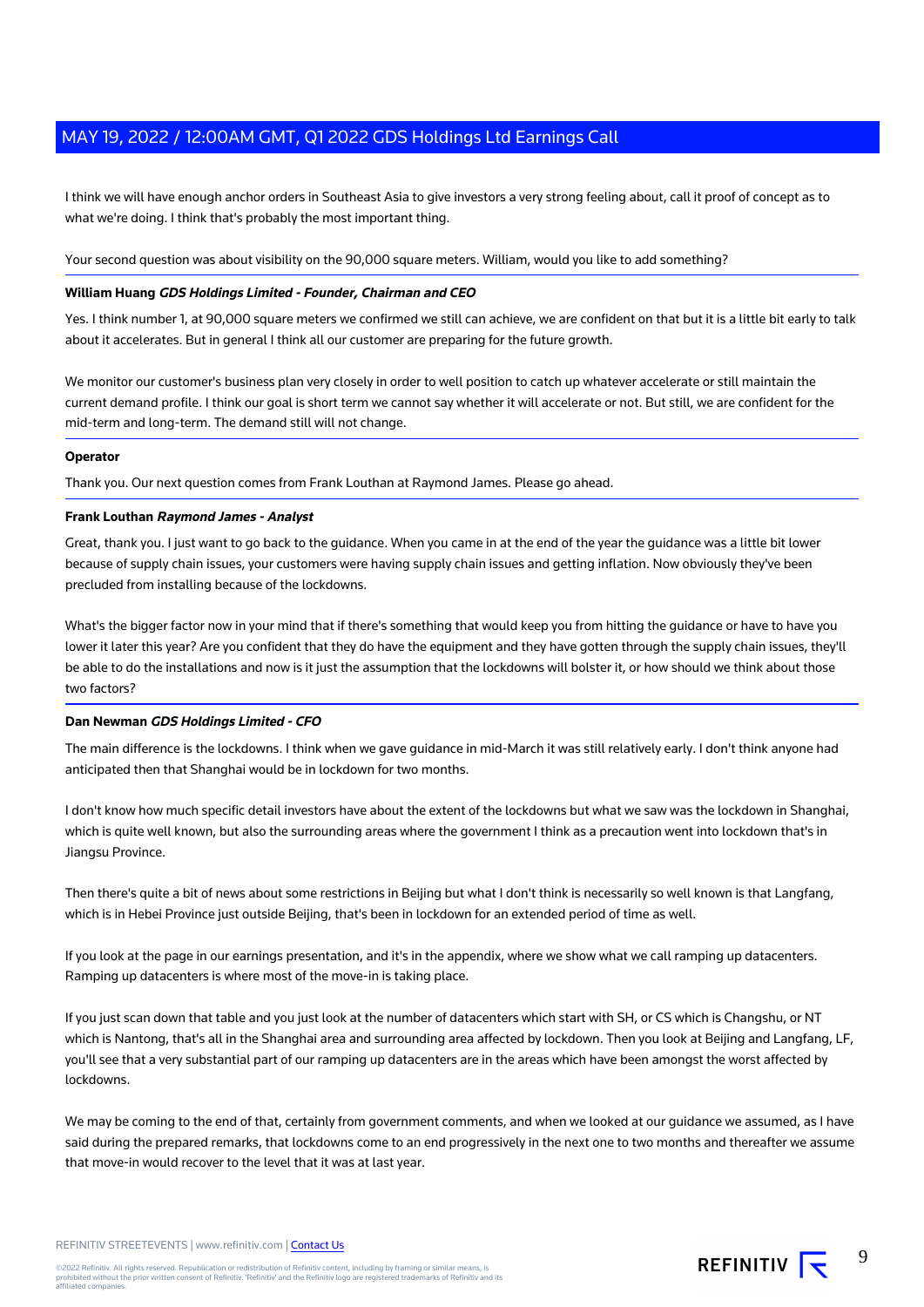Last year was not affected by lockdowns but it was affected by a number of other factors. If you look at the quarterly move-in last year, excluding acquisitions it was in the high teens in terms of thousands of square meters per quarter. So we would assume that that's what will happen in the second half of the year and then if that happens we will come out with revenue (inaudible) are within our guidance.

I think that everyone can probably do their own cross-check mathematically because we have given a direction saying that our MSR will decline by mind-single digits, and we have revenue guidance so if you divide one by the other you can calculate the average area utilized and then construct a quarterly progression for that metric.

# **Operator**

Thank you. Our next question comes from Gokul Hariharan at JPMorgan. Please go ahead.

## **Gokul Hariharan JPMorgan - Analyst**

Hi. Thanks, William and Dan.

First of all on cloud, one of your biggest cloud customers yesterday mentioned that they are becoming a lot more selective in terms of their cloud investments and were looking for quality growth rather than growth at any cost.

Could you talk a little bit about the discussions you are having with customers, cloud customers in terms of how they think about growth going forward? Is there a meaningful step-down, and what kind of expectations do you have, let's say in the next three, four years in terms of cloud growth?

Secondly on the FSI, financial services customers, is there any different profile in terms of financial service customers in terms of the kind of demand that they have on the engagement models that you have? If that becomes a significant part, a much bigger part of your revenue, does that mean anything for IRR or MSR? Thank you.

# **William Huang GDS Holdings Limited - Founder, Chairman and CEO**

Yes. I think the cloud service provider still is a major driver, main driver to drive the datacenter demand and growth. I think even they talk about selective, they still pursue the high growth rate.

I think this does not mean they will slow down, let's say dramatically. I think that still they maintain I think 20%, 30% growth still is the number they pursue, at least. This is still a big number in my view, but on the other hand things we talk about the demand profile a little bit change and because a lot of the enterprise or internet giants, they start to do their hybrid cloud model.

So, the demand from the cloud a little bit shifted to our end user to direct purchase, such as the datacenter. I think in total, from our perspective the market total demand still maintained a similar size compared with last year, but the demand shifted from one industry to another industry. That's the current trend we saw.

In terms of the enterprise customer and the financial institutions, I think their model [traditionally] (corrected by the company after the call) demand a small size. They also represent very big demand, let's say 1000 racks, 2000 racks, a lot of gear because they change their IT structure from their typical from their mainframe to their server base.

So, the demand profile for each order still is very, very big. You can call it, it's like a semi-hyperscale datacenter demand. In terms of price, Dan, you want to add some color?

Dan Newman: Yes. Semi-hyperscale more or less answered the question about price as well, actually. It's almost entirely I'm trying to think but it is entirely actually what we would call downtown datacenters.

Unless we had continued to pursue the strategy of sourcing datacenters within Beijing and within Shanghai, which we have done sorry, and within Shenzhen, which is very time-consuming and challenging. Unless we'd done that we would not have been able to get this business, so it's mostly downtown.

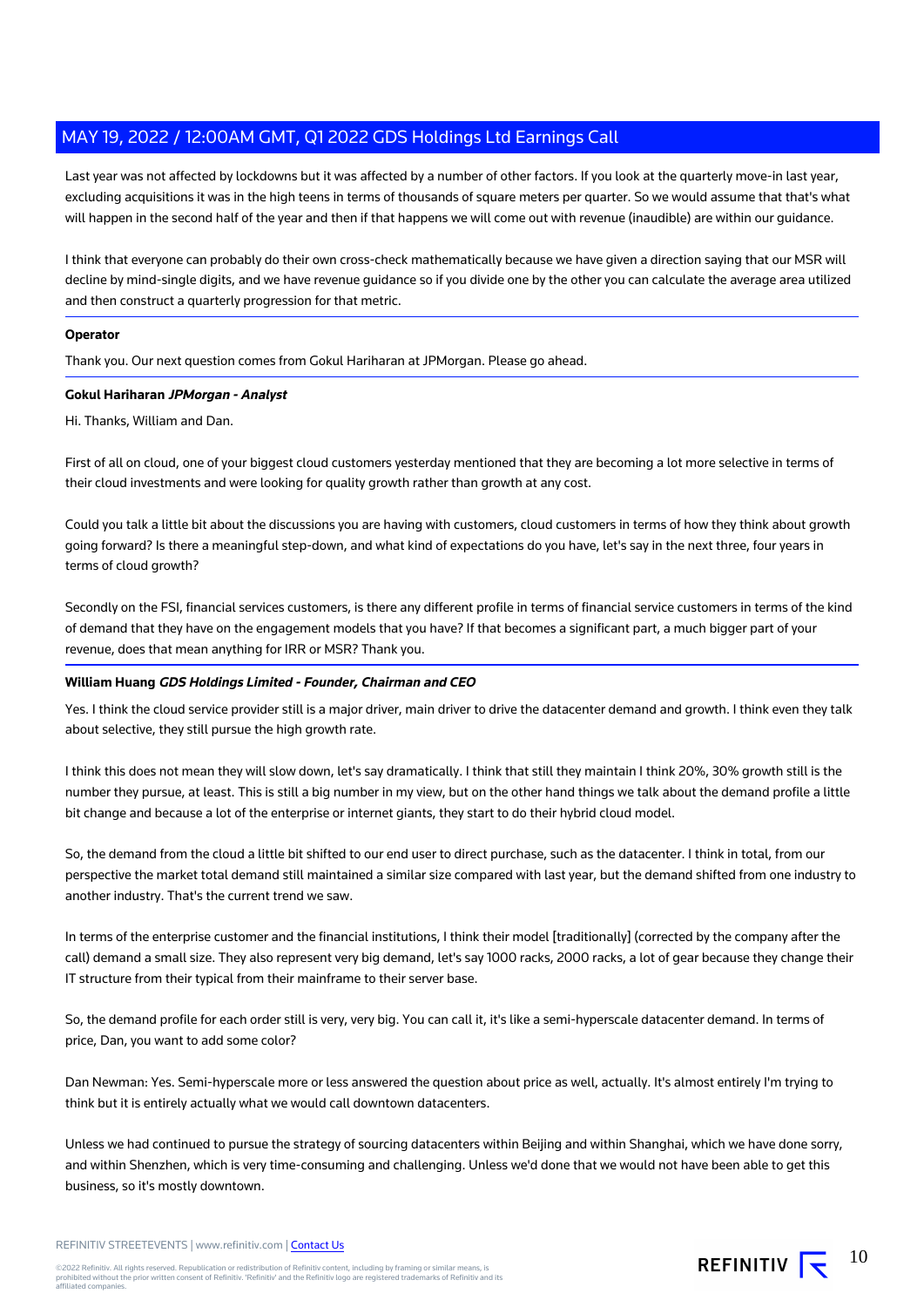There is still a significant differential between the pricing for downtown and edge of town which I think all customers recognize and accept. I think the IRRs are probably quite similar now between downtown and edge of town. I don't think this FSI business makes much difference to our average IRRs or to our operating cost structure and so on.

# **Operator**

Thank you. Our next question comes from Joel Ying at Nomura. Please go ahead.

## **Joel Ying Nomura - Analyst**

Thanks, Management, for taking my questions. I actually saw a tightening policy trend for the PV monitoring and carbon emission quota Management in Beijing area. Should we expect any impact to the Company or industry to mid-long term?

Maybe some old datacenters, may need renovations, so we might need some time or might need extra capital to solve such issues maybe in the long run. Can Management talk about that? Thank you.

# **William Huang GDS Holdings Limited - Founder, Chairman and CEO**

Pardon, what's your question?

# **Dan Newman GDS Holdings Limited - CFO**

Yes. William, I think it was yesterday I'm trying to think was it municipal government or NDRC, and that announced implementation of this year's monitoring of PV levels and list out eight or 10 actions that they would take to try to increase efficiency of small, old datacenters on it.

It's a follow-through from a strategy policy which they've announced several times previously to try to be more assertive in forcing datacenter operators to become more efficient or even creating an economic push for older datacenters to shut down.

It doesn't affect us at all, Joel, not negatively. Maybe positively if there's some demand that shifts from that. In actual fact, I think we've played a very constructive role with the government in helping to establish this exercise because it requires some IT and integration to create the platform for the monitoring of PEVs.

#### **William Huang GDS Holdings Limited - Founder, Chairman and CEO**

Yes. I should add on something on that because GDS is the most efficient datacenter player in the market. I think it is not just the government asked us to do from our self-benefit point of view, to improve the power efficiency always our goal, our day-to-day job. Just like Dan mentioned, it would not affect us.

#### **Operator**

Thank you. Our next question comes from Alex Wang at Daiwa. Please go ahead.

#### **Alex Wang Daiwa - Analyst**

Hi, Management. Can you hear me? Yes. Congratulations for a strong result. It's Wang Guohan from Daiwa Capital Markets. I will ask a question on behalf of John Choi. The first question is regarding our - yes, customer diversification as we just mentioned earlier. As we are trying to diversify our revenue mix towards non-internet sectors, do we have maybe a target for revenue mix from enterprise and the financial sector in the next one to three years.

Also, we have observed your targets of MSR, also middle, single point decline in this year. With our observation on new contracts acquired in the first quarter, is there any [sort of] (corrected by the company after the call) attempts to negotiate the new cloud contract?

My second question is regarding our [capacity in capacity injection plan] (corrected by the company after the call) as we see this year is more back in the old days. So into the second half, what's our observation on the biggest downward risk for all our capacity injection in the second half because we have seen that over 80% of our capacity actually aggregate in the same half. Thank you, very much.

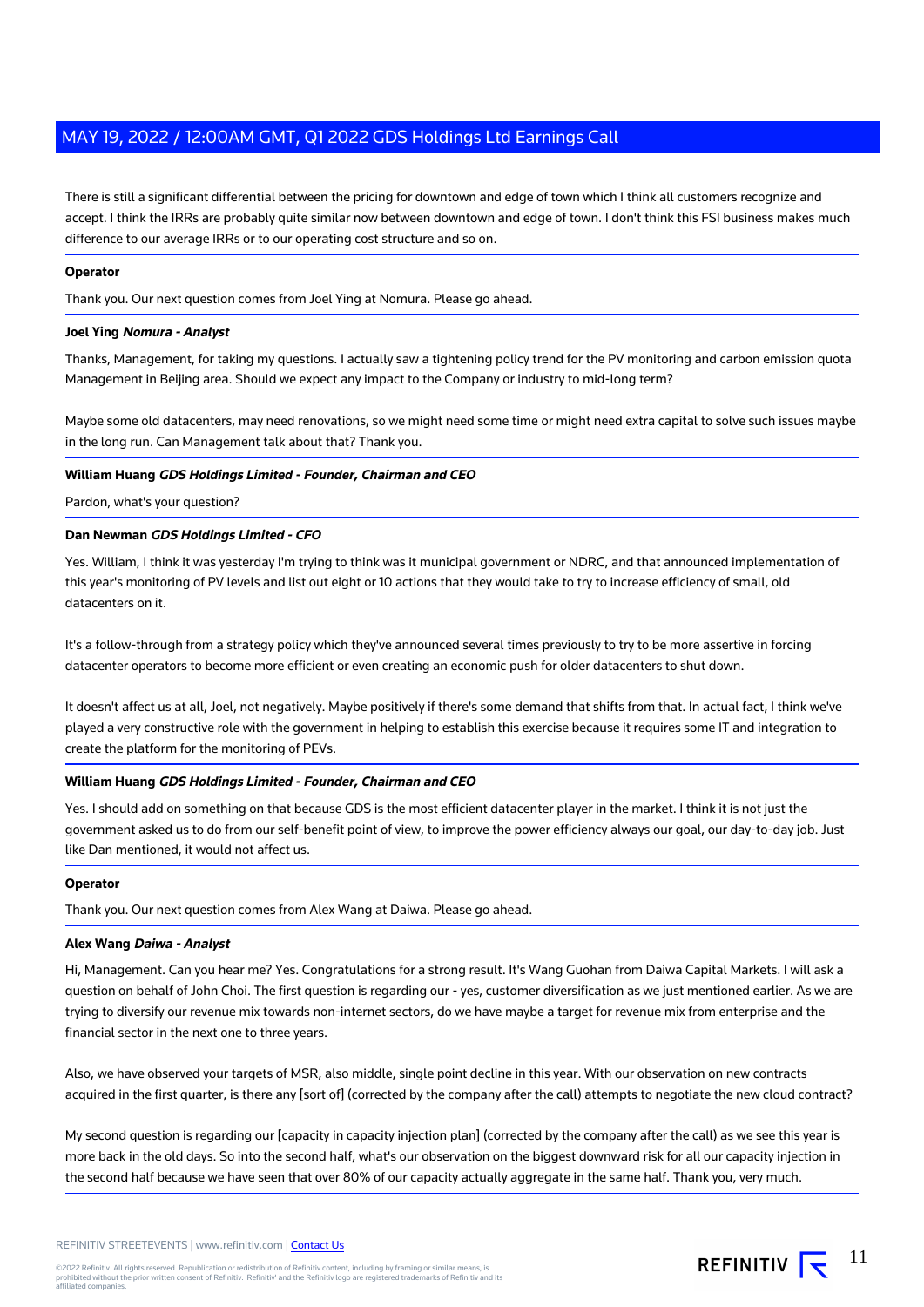# **Dan Newman GDS Holdings Limited - CFO**

Yes, Alex, we have sales targets, of course but from a strategy and planning point of view, we don't set quotas for particular kinds of customers or particular markets. I mentioned that previously. I mean, that - I don't think that would be the right approach. I mean, we've tried to position to address demand from what we consider to be a strategic high value customer base and we want to be in the right place at the right time to capture that demand.

The comments that I make about MSR, yes, reflect some internal assumptions about - particularly about the pricing for new contracts which itself is reflecting the location of that capacity. Whether it's downtown, edge of town or remote. You know, renewals also goes into that although I'd say renewals is a pretty small part of the change in MSR.

Now you've commented quite a few times before that overall, renewals are close to flat. We do have some older contracts like five to seven year old contracts, particularly for our first few data centers in each market. So it would be like the data center number one, two, three, four in a particular market where we have some, what we would call today, hyperscale customers, but at that time, their order size was a few hundred square meters, not - and the total volume of their business with us has increased by 10 or more than 10x since then.

So those customers, typically they have downtown capacity and edge of town capacity. So when those contracts come up for renewal and it's only a pretty small part of our total contract base, we've seen some very small decline for that there but once you factor that into our overall MSR, it doesn't make much - it did not make a material difference. By far the biggest difference is the location mix. The BOT projects, the edge of town projects and so on.

For the CapEx number, I mean yes, we - if you look back, yes, we added around 80,000 to 90,000 square meters of capacity and service in the last - per annum in the last couple of years. This year, we've brought that down to around 60,000 square meters. So we've done that because of the slower move-in but in order to do that, we have to consult with customers because there's also contractual delivery commitments that we have had to adhere to.

If you're asking whether there was a risk from the point of view of being able to execute, I think that's relatively small. I mean, we're not affected by supply chain issues to any great extent in terms of our construction activity. We deal with suppliers in a very strategic way. We place what we call bulk purchase orders. They produce a lot of equipment and hold it in inventory to be able to deliver to us at very short notice.

So we don't - within mainland China, we don't really experience material issues in terms of getting plant and equipment supplied. It may be had some small effect on our construction in Hong Kong just because of the logistics of mainland China to Hong Kong.

But yes, so that's not really what's driving the 60,000 square meter number, that's more the business decision to slow down the rate at which we bring capacity into service as a sort of ripple through of the slower move-in.

# **Operator**

Thank you. Our next question comes from Sara Wang at UBS. Please, go ahead.

# **Sara Wang UBS - Analyst**

Hi, thank you for the opportunity to ask a question. So I recall during our last earnings call that Management shared that the outlook into next year should be better than this year. So given what happened so far, are we still holding the same view towards next year? Then what are our key assumptions for the outlook into next year? Thank you.

# **Dan Newman GDS Holdings Limited - CFO**

Sara, I can't remember exactly what I said and I'm giving you the benefit of the doubt if I said next year would be better. I don't know if I specifically meant year because that's just a - you know, an arbitrary start and end date but I mean, clearly, we're going through a cycle, right? Everyone knows that and we will - the cycle will bottom at some point and there will be recovery.

We have got many quarters of historic data on the ratio of move-in to backlog and the - although there's quite a wide range, that has